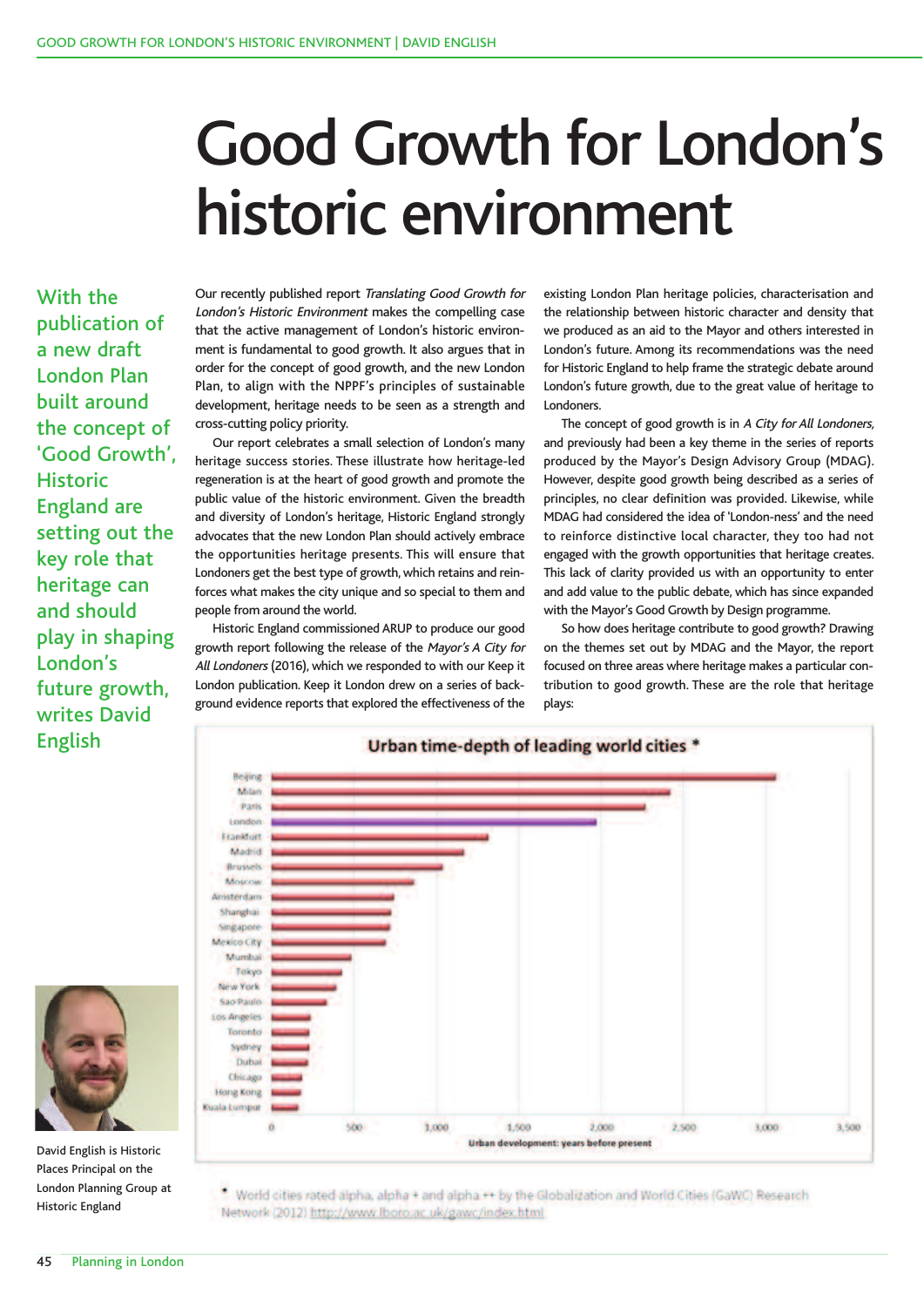

**LEFT: Interior of Fitzrovia Chapel**

• in defining London's character and Londoners' identity; • as an inherent part of successful change; and,

• by adding value to the development process.

Camden Town, Covent Garden, Brixton, Green Lanes, Chelsea, Bethnal Green… the list of London's diverse neighbourhoods known the world over, is as long as it is rich. Similarly, with four UNESCO World Heritage Sites, and landmarks like St Paul's Cathedral, London is home to internationally significant buildings and places that help define the identity of our city and its residents. This heritage underpins 'London-ness'; what makes our city unique and special. The fundamental contribution that heritage makes to the identity of places, and the value that this creates, is visible in the way that the U+I are developing the Old Vinyl Factory in Hayes. By embracing the industrial heritage of the former EMI factory on the site, the developer has created a distinctive brand that is drawing in new businesses,residents and students to the area.

Similarly in Westminster, the redevelopment of the Middlesex Hospital maintained and reinforced heritage significance, while delivering almost three hundred new homes and much needed office space. By retaining and celebrating both listed buildings and characterful unlisted buildings, and by carefully relating the new buildings to the historic street layout, the development has added to Fitzrovia's sense of place. The restoration of the Grade II\* listed chapel at the heart of the site, a space of great beauty, highly significant to former patients, their families and medical staff, preserves and enhances a unique link to the site's previous use and its special significance in many peoples' personal histories.

The case studies all illustrate how investing in heritage delivers dividends. This value is economic and social, creating homes and supporting jobs, as well as renewing the beautiful, charming and interesting places and buildings that define London. The redevelopment of the markets in Kingston and

Greenwich town centres, with new public realm and sensitive adaption of historic buildings, illustrate how good growth can deliver benefits in the most sensitive places. Now in huge demand by visitors and retailers, these markets are bringing life to the town centres and supporting large numbers of small businesses. The revitalised civic sporting facilities in Poplar, illustrate how heritage can support improved well-being and better quality of life for London's local communities, as well as delivering affordable housing.

Actively managing London's historic environment enables it to act as a catalyst for growth. There are things that heritage offers people that nothing else can, by changing the way that they look at things, places and themselves.The hugely successful redevelopment of Bankside Power Station illustrates the ability of heritage to amplify the interest of schemes for the public. Despite not being statutorily listed the sensitive approach to the transformation of the power station into a gallery, and its recently completed extension, have supported the wider regeneration of Bankside and made Tate Modern an attraction of choice for 6.4m visitors in 2014.

At the other end of the scale, the imaginative adaption of the Thrale Almshouses in Lambeth created 17 new and refurbished homes at affordable prices for women over the age of 60. As well as providing specialist housing that will contribute to meeting the needs of London's aging population, the sensitive design increased the sense of security and was of such quality that a nearby conservation area was expanded to include the development. This virtuous circle, creating value by drawing on what is special about existing buildings when considering adaptations, puts heritage at the centre of the development process. All fifteen case studies illustrate how London's architects, planners and designers successfully do this time and again, creatively conserving existing buildings and places, retaining what makes them special and adapting them to be fit >>>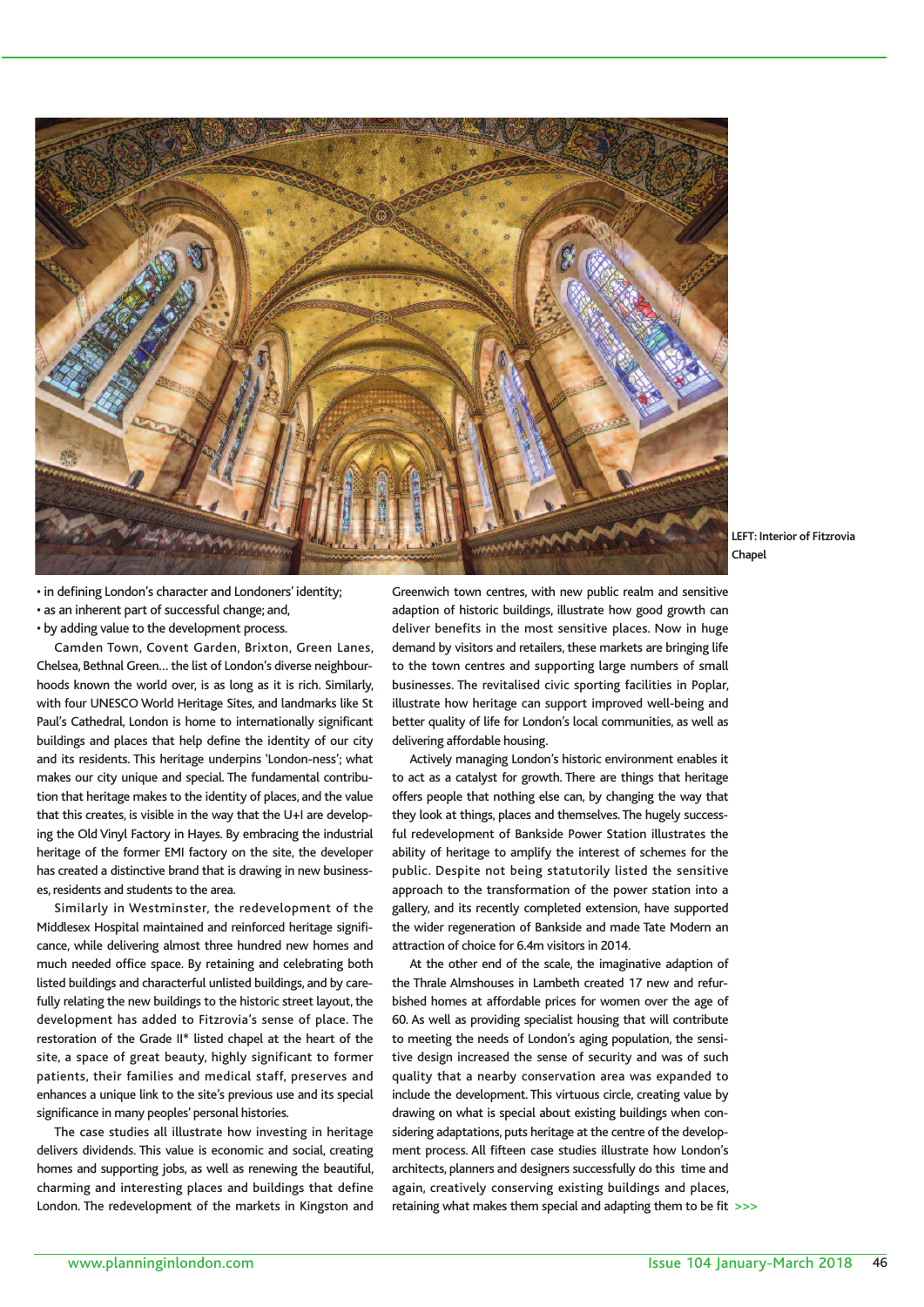

RIGHT: Poplar Baths/Greenwich

## for purpose for the future.  $>$

Given the challenge posed by a rapidly expanding population and a finite supply of land, Historic England is keen to support the Mayor, the boroughs, developers, residents and all other stakeholders with an interest in London, to get the best out of what we already have. While some types of development may bring risks to heritage, we believe the need to renew and densify parts of the city creates opportunities. These are both to enhance all parts of London's built environment, and also to engage with Londoners to identify the areas,

RIGHT BELOW: Thrale Almshouses (Photo cred Robert Greshoff)